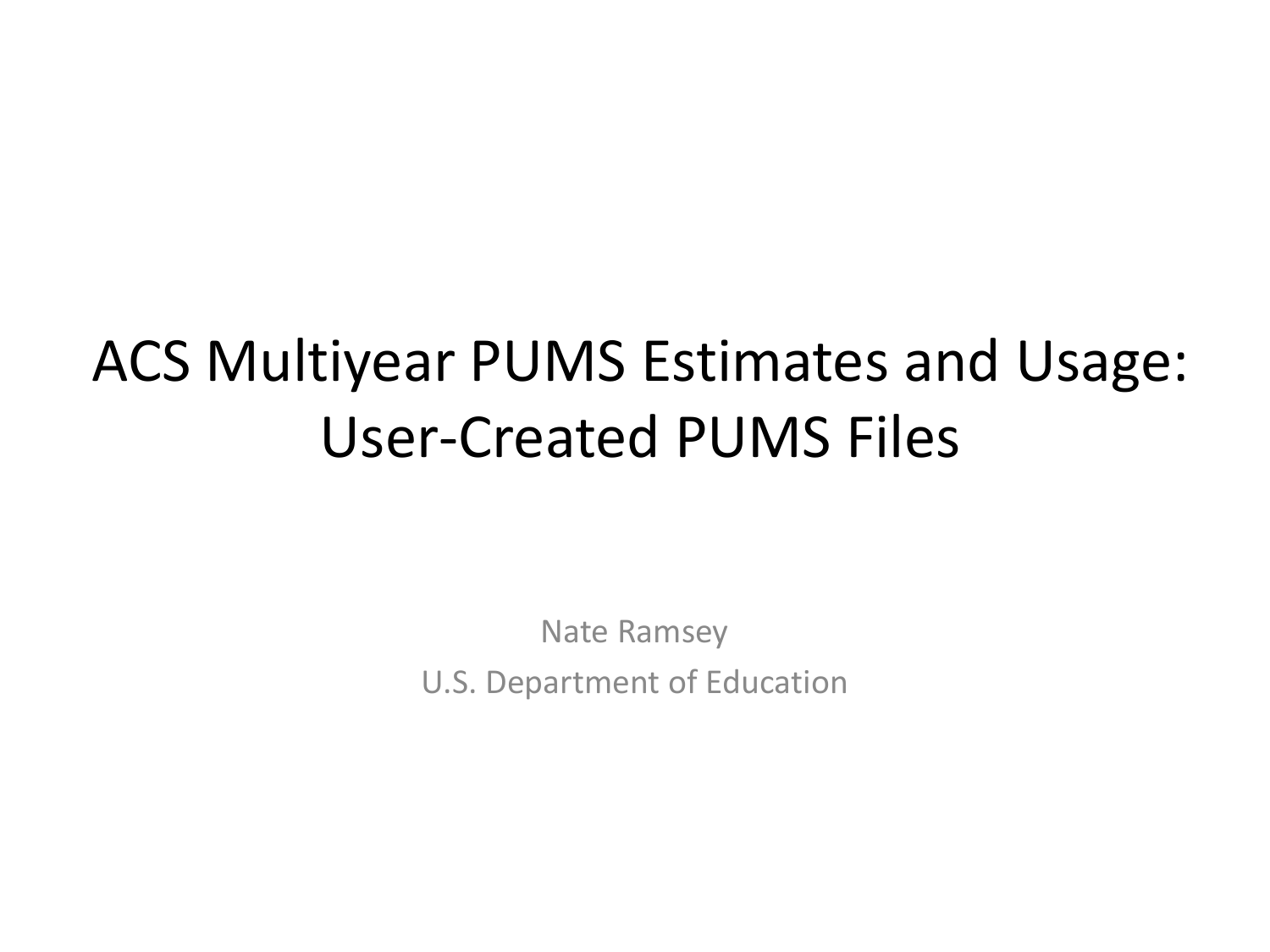## Research Questions

- 1. How accurate are concatenated single-year PUMS file estimates?
- 2. How often do people use multiyear PUMS files?
- 3. Can users be reasonably expected to create their own multiyear files?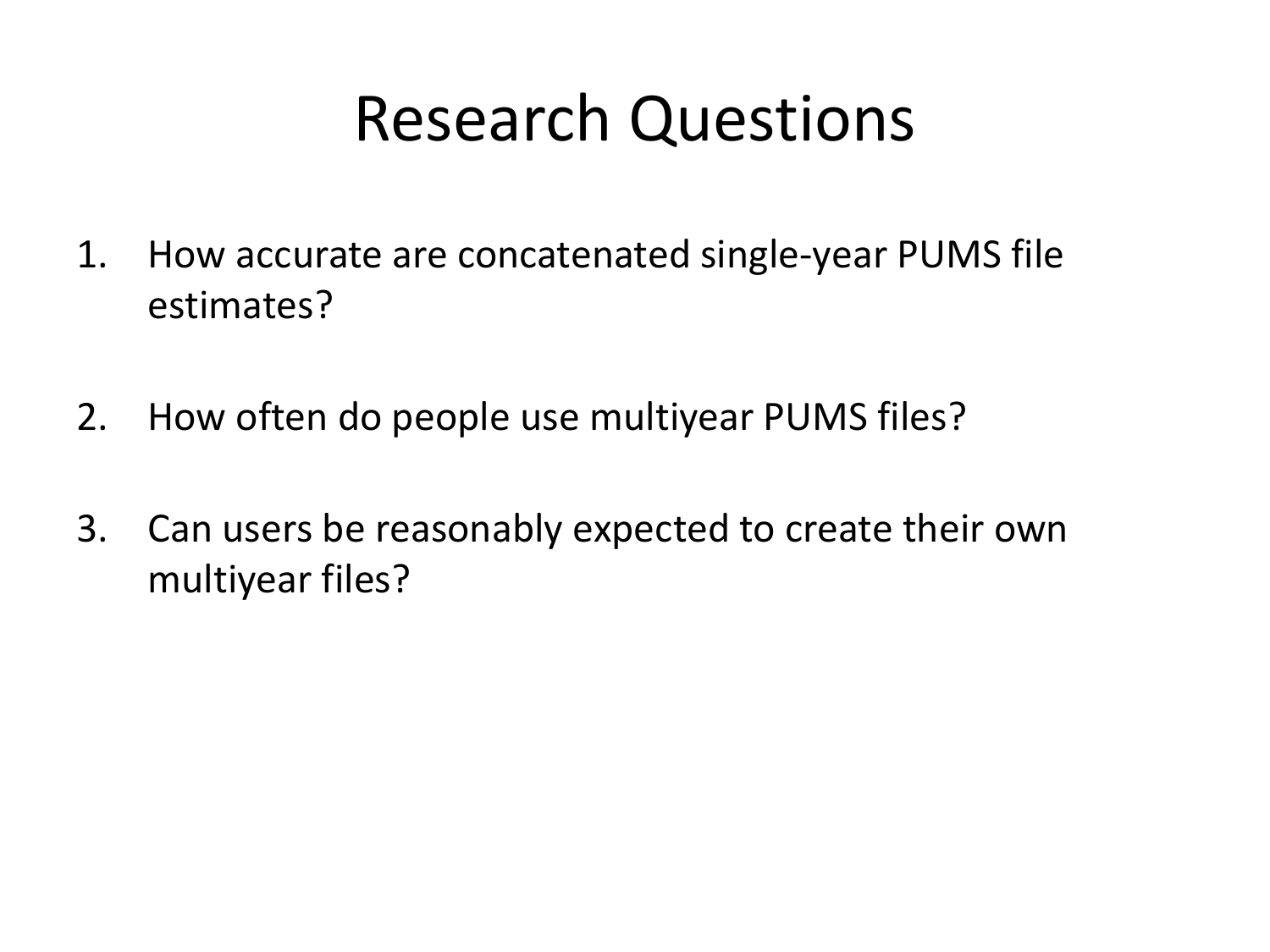# Multiyear and Concatenated Estimate Differences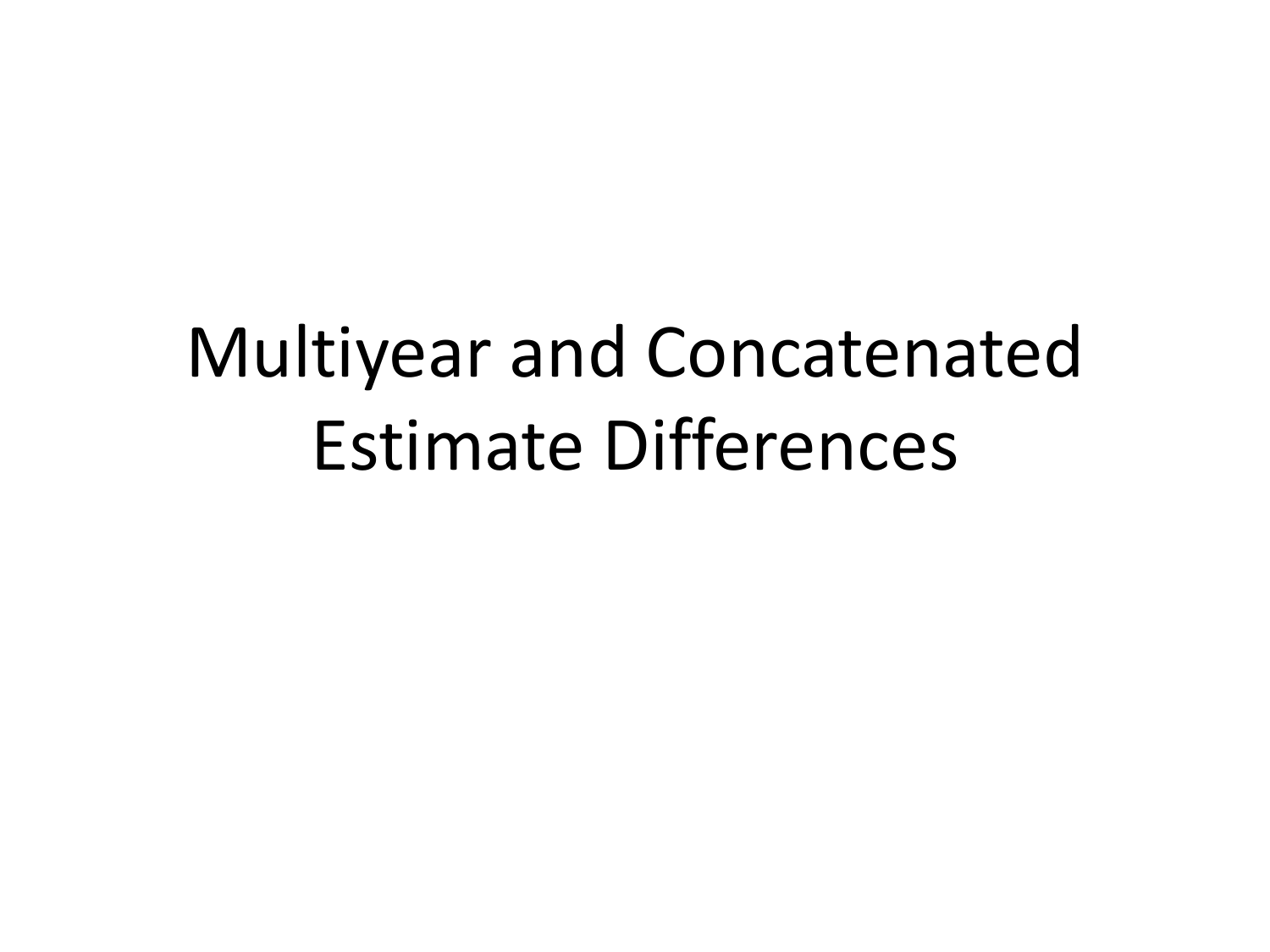#### *Multiyear ACS PUMS files allow users to more simply produce more accurate estimates*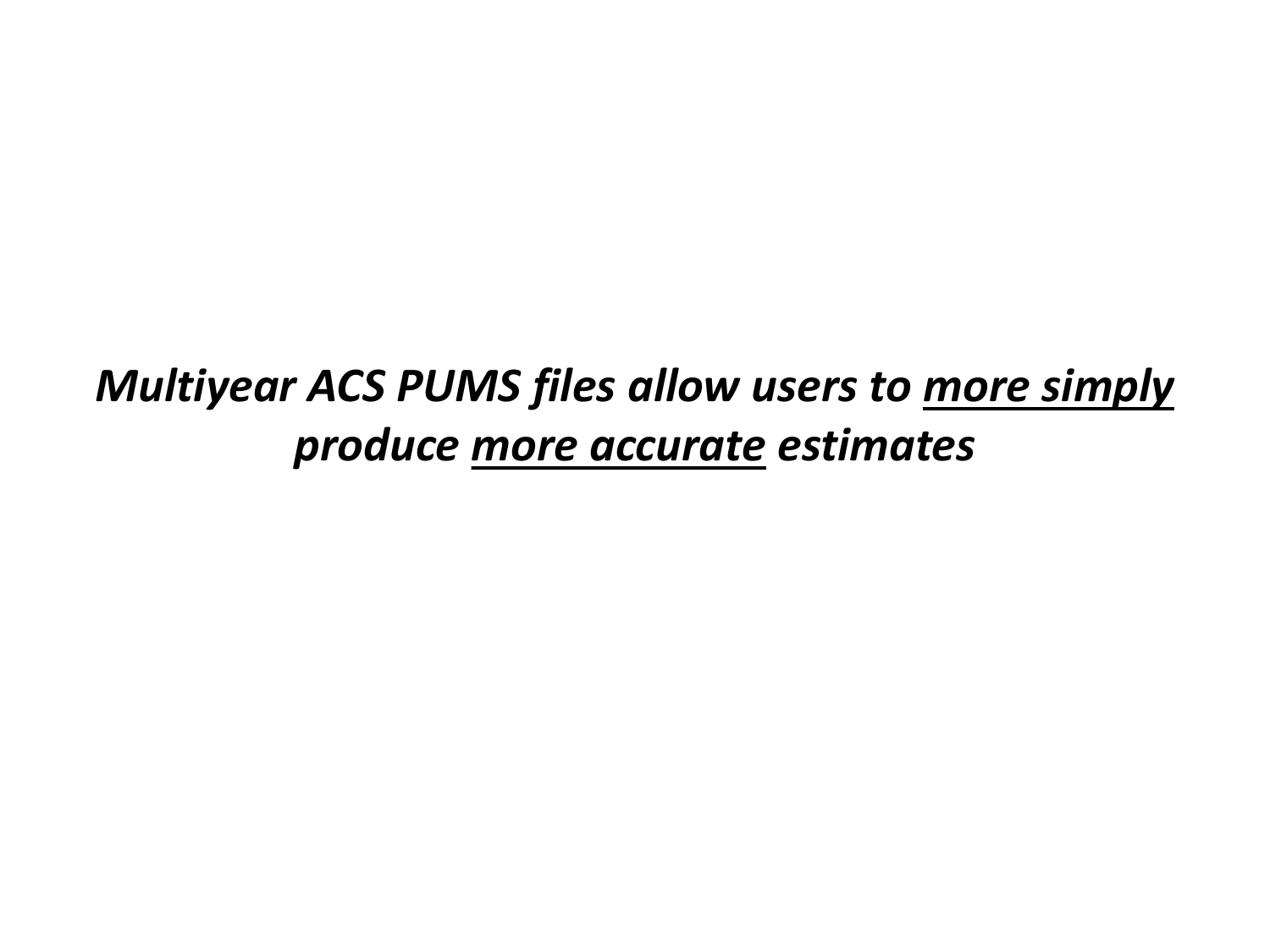## PUMS Concatenation Process

RT, SERIALNO, ST, PUMA, RELP, AGEP, SEX, RAC1P, MAR,  $P, 168, 2, 300, 0, 56, 2, 2, 5, 81000, 1, 56, 5, 0, 1, 22,$ P, 168, 2, 300, 2, 30, 1, 2, 5, 8000, 2, 209, 5, 0, 1, , 20, P, 168, 2, 300, 2, 18, 2, 2, 5, 500, 2, 88, 5, 0, 2, 14, 14 P, 433, 2, 200, 16, 39, 1, 9, 1, 800, 2, 79, 5, 0, 1, , 17, 8 P, 1890, 2, 400, 0, 31, 2, 1, 1, 29700, 2, 46, 5, 0, 1 P, 1890, 2, 400, 12, 23, 1, 1, 5, 5000, 41, 27,  $5.0.1$ P, 2029, 2, 101, 0, 67, 2, 4, 2, 26900, 2, 268, 5, 6000, P, 2029, 2, 101, 2, 41, 2, 9, 5, 20200, 2, 556, 5, 0, 1 P. 2029. 2.101. 7.1 RT. SERIALNO. ST. PUMA. RELP. AGEP. SEX. RAC1P. MAR.  $P. 2029.2.101.7.8 P. 168.2.300.0.56.2.2.5.81000.1.56.5.0.1$  $P(2693, 2, 200, 0, 6 P, 168, 2, 300, 2, 30, 1, 2, 5, 8000, 2, 209, 5, 0, 1, 20)$ P. 3361.2.200.0.5 P. 168.2.300.2.18.2.2.5.500.2.88.5.0.2.14.14  $(3361, 2, 200, 1, 5 \text{ P}$ , 433, 2, 200, 16, 39, 1, 9 ,1,800,2,79,5, ,0,1,,17,{  $P(4005, 2, 200, 0, 2, P, 1890, 2, 400, 0, 31, 2, 1, 1, 29700, 2, 46, 5, 0, 1)$  $P, 4005, 2, 200, 13, P, 1890, 2, 400, 12, 23, 1, 1, 5, 5000, 41$  $27, 5, 0, 1$ P, 4076, 2, 101, 0, 4 P, 2029, 2, 101, 0, 67 2.  $4, 2,$ .26900.2. 268,5,6000  $P(4076, 2, 101, 13, P.2029, 2, 101, 2, 41)$ 2, 9, 5, 20200, 2, 556, 5, 0, 1, P 4503 2 200 0 6 P 2029 2 101 7 13 9.5 2,342  $3, 10, 10, 3,$  $P, 4503, 2, 200, 1, 8$   $P, 2029, 2, 101, 7, 8, 2, 9, 5$ 2,220  $5,5$ P. 2693.2.200.0.66.2RT. SERIALNO. ST. FUMA. RELP. AGEP. SEX. RAC1P. MAR. P. 3361.2.200.0.57.1P. 168.2.300.0.56.2.2.5.81000.1.56.5.0.1..22 P. 3361.2.200.1.58.2P.168.2.300.2.30.1.2.5.8000.2.209.5.0.1.20 P. 4005.2.200.0.27.2P.168.2.300.2.18.2.2.5.500.2.88.5.0.2.14.14 P.4005.2.200.13.29, P.433.2.200.16.39.1.9.1.800.2.79.5.0.1.17.8  $P, 4076, 2, 101, 0, 45, 1P, 1890, 2, 400, 0, 31, 2, 1, 1, 29700, 2, 46, 5, 0, 1, 1, 1$ P. 4076.2.101.13.46. P. 1890.2.400.12.23.1.1.5.5000.41.27. P. 4503.2.200.0.83.1P. 2029.2.101.0.67.2.4.2.26900.2.268.5.6000.  $P, 4503, 2, 200, 1, 83, 2\overline{P}$ , 2029, 2, 101, 2, 41, 2, 9, 5, 20200, 2, 556, 5, 0, 1, P. 2029.2.101.7.13.1.9.5  $2,342$  $,3,10,10,$ , 3  $P, 2029, 2, 101, 7, 8, 2, 9, 5,$  $2,220,7$ -2. . 5 , 5  $P, 2693, 2, 200, 0, 66, 2, 9, 2, 30400, 6, 35, 5, 0, 1, 16$ P, 3361, 2, 200, 0, 57, 1, 1, 1, 180000, 38, 59, 5, 17800 P, 3361, 2, 200, 1, 58, 2, 1, 1, 110000, 38, 67, 5, 3000( P, 4005, 2, 200, 0, 27, 2, 1, 5, 42300, 4, 61, 5, 0, 1, , 2:  $P, 4005, 2, 200, 13, 29, 1, 1, 5, 0, 4, 55, 5, 0, 1, 19, 0$  $P, 4076, 2, 101, 0, 45, 1, 1, 3, 75800, 53, 457, 3, 0, 1,$  $P, 4076, 2, 101, 13, 46, 2, 1, 3, 44300, 5, 450, 5, 0, 1,$ P, 4503, 2, 200, 0, 83, 1, 1, 1, 57500, 32, 74, 3, 36900,  $P.4503.2.200.1.83.2.1.1.10200.26.83.5.0.1.$ 

### **Step 1 Step 2**



Divide weight values or estimate by M  $(M = # of 1-year files)$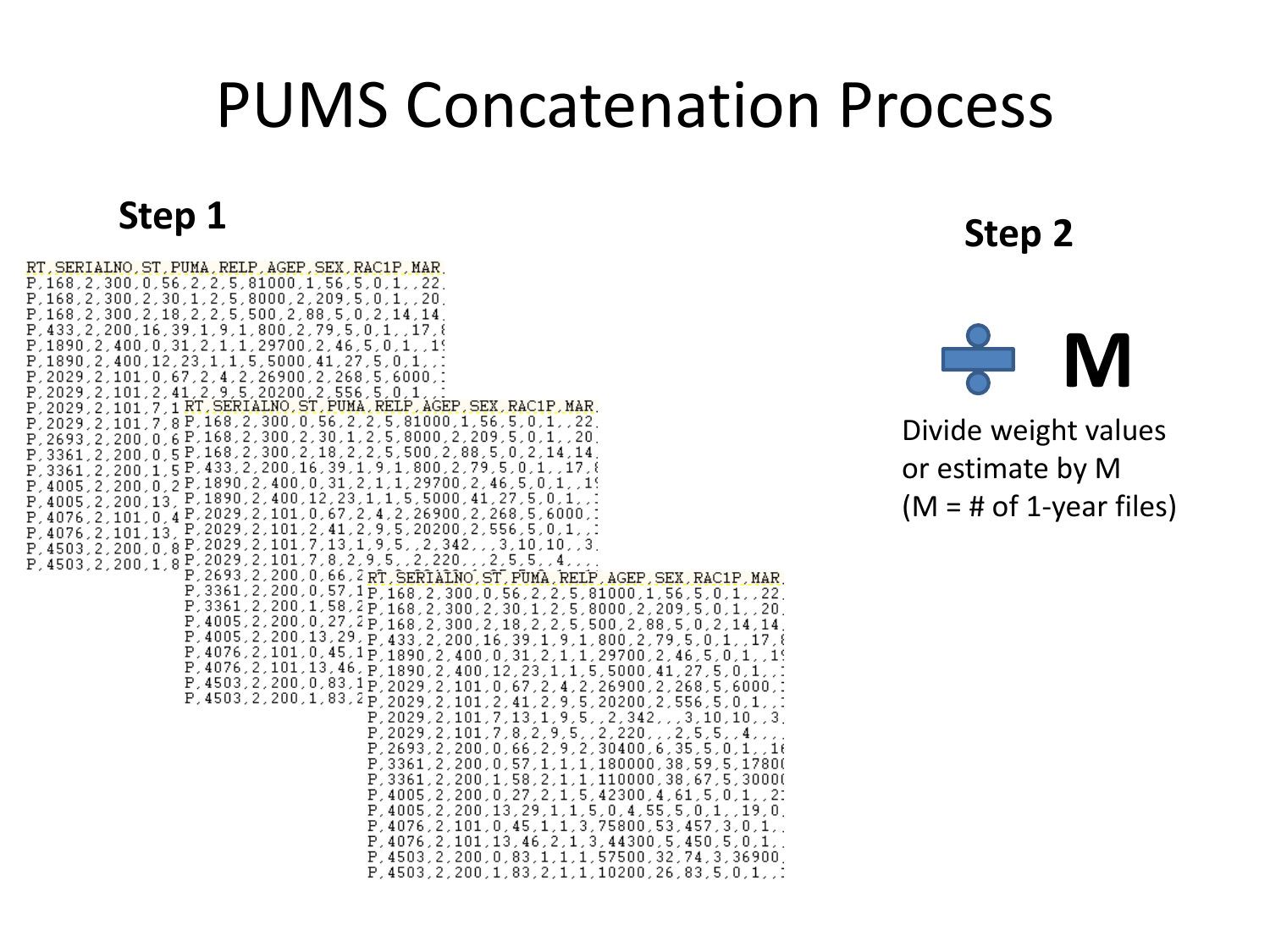#### Population Totals for Nation and States

**3-Year Files:** 2005-2007, 2006-2008, 2007-2009, 2008-2010, 2009-2011

**5-Year Files:** 2005-2009, 2006-2010, 2007-2011

**Geographies:** US, California, Kentucky, Wyoming

| <b>ACS User Verification File Characteristics</b> |                             |                       |  |  |
|---------------------------------------------------|-----------------------------|-----------------------|--|--|
| Total population                                  | Age 20-24                   | Owner occupied units  |  |  |
| Housing unit population                           | Age 25-34                   | Renter occupied units |  |  |
| GQ population                                     | Age 35-44                   | Owned with a mortgage |  |  |
| GQ institutional population                       | Age 45-54                   | Owned free and clear  |  |  |
| GQ noninstitutional population                    | Age 55-59                   | Rented for cash       |  |  |
| <b>Total males</b>                                | Age 60-64                   | No cash rent          |  |  |
| <b>Total females</b>                              | Age 65-74                   | Total vacant units    |  |  |
| Age 0-4                                           | Age 75-84                   | For rent              |  |  |
| Age 5-9                                           | Age 85 and over             | For sale only         |  |  |
| Age 10-14                                         | Total housing units         | All Other Vacant      |  |  |
| Age 15-19                                         | <b>Total occupied units</b> |                       |  |  |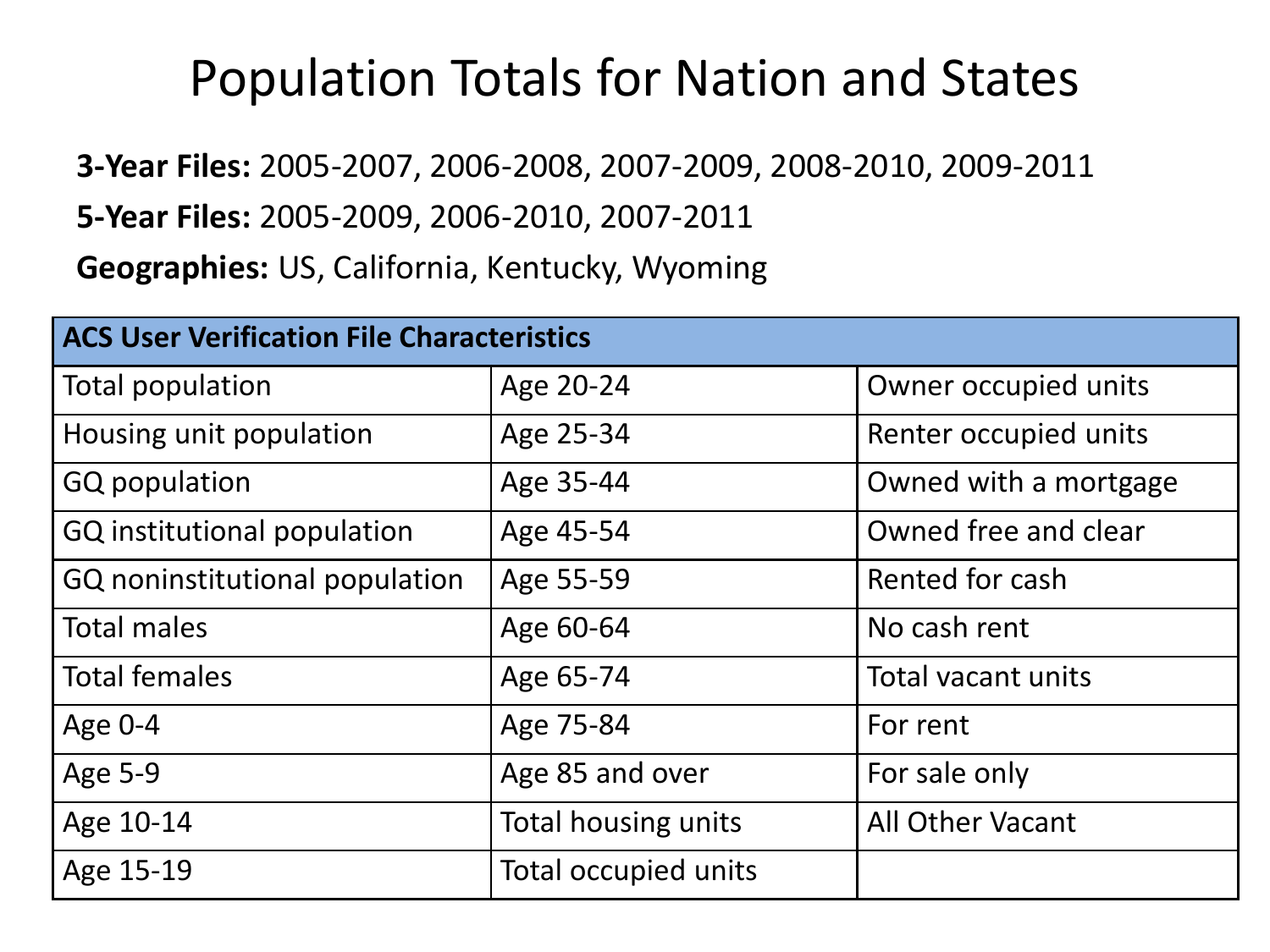### 3-Year File Population Totals: Kentucky, 2009-2011

| <b>State</b> | <b>Characteristic</b>          | <b>Multiyear</b> | <b>Concatenated</b> | % Difference |
|--------------|--------------------------------|------------------|---------------------|--------------|
| Kentucky     | Total population               | 4,344,553        | 4,342,989           | 0.04%        |
| Kentucky     | Housing unit population        | 4,218,755        | 4,217,910           | 0.02%        |
| Kentucky     | <b>GQ</b> population           | 125,798          | 125,079             | 0.58%        |
| Kentucky     | GQ institutional population    | 70,619           | 69,395              | 1.76%        |
| Kentucky     | GQ noninstitutional population | 55,179           | 55,684              | 0.91%        |
| Kentucky     | Total males                    | 2,136,267        | 2,132,320           | 0.19%        |
|              | Kentucky Total females         | 2.208.286        | 2.210.669           | 0.11%        |
| Kentucky     | Age 0-4                        | 280,519          | 282,400             | 0.67%        |
| Kentucky     | Age 5-9                        | 284,560          | 281,331             | 1.15%        |
| Kentucky     | Age 10-14                      | 286,060          | 283,840             | 0.78%        |
| Kentucky     | Age 15-19                      | 295,552          | 296,909             | 0.46%        |
| Kentucky     | Age 20-24                      | 293,965          | 296,603             | 0.89%        |
| Kentucky     | Age 25-34                      | 563,028          | 567,636             | 0.81%        |
| Kentucky     | Age 35-44                      | 577,051          | 575,839             | 0.21%        |
|              | Kentucky Age 45-54             | 640,333          | 638,770             | 0.24%        |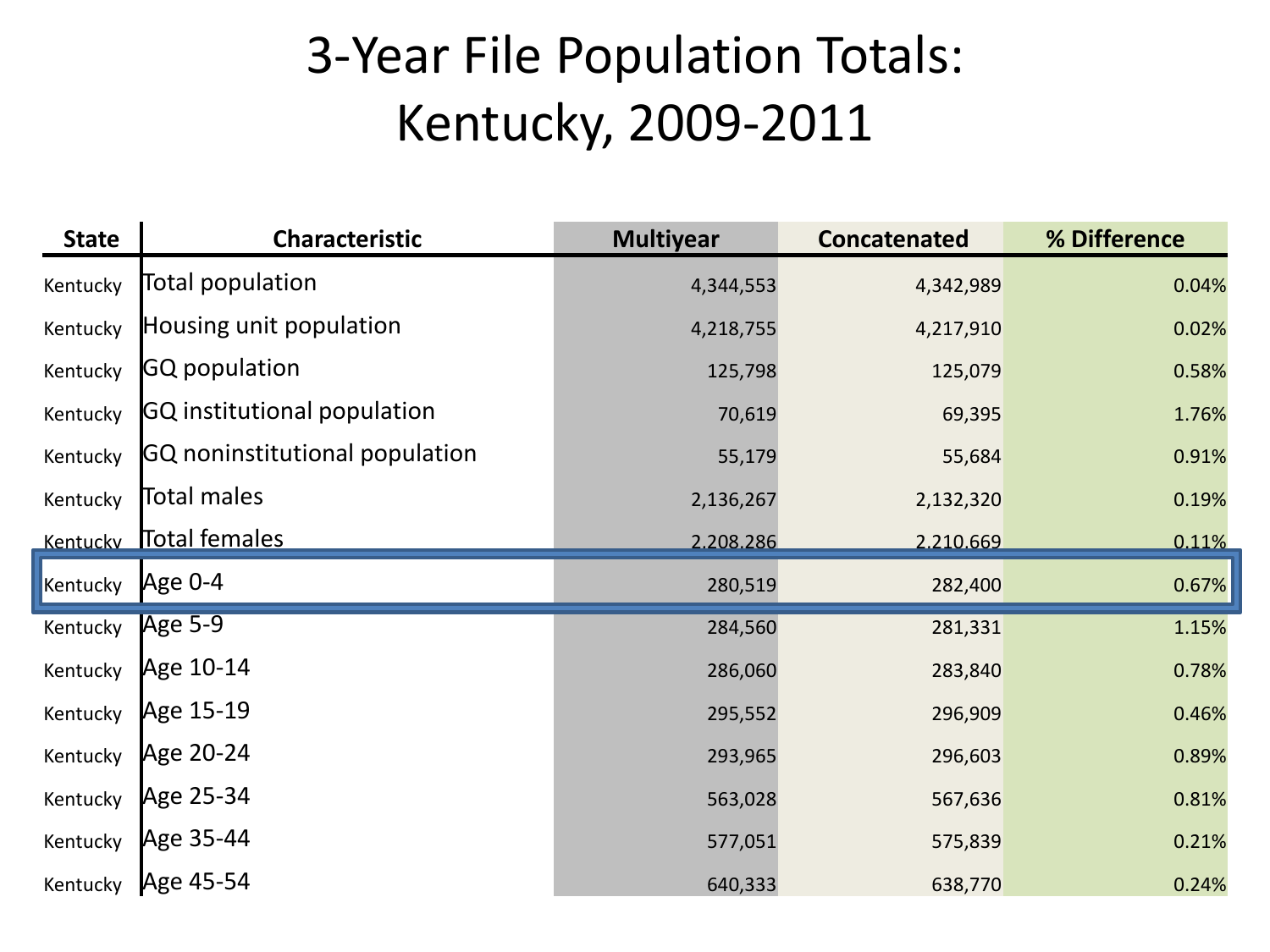### 3-Year File Percent Estimate Differences: United States, California, Kentucky, Wyoming



**Percent Estimate Difference**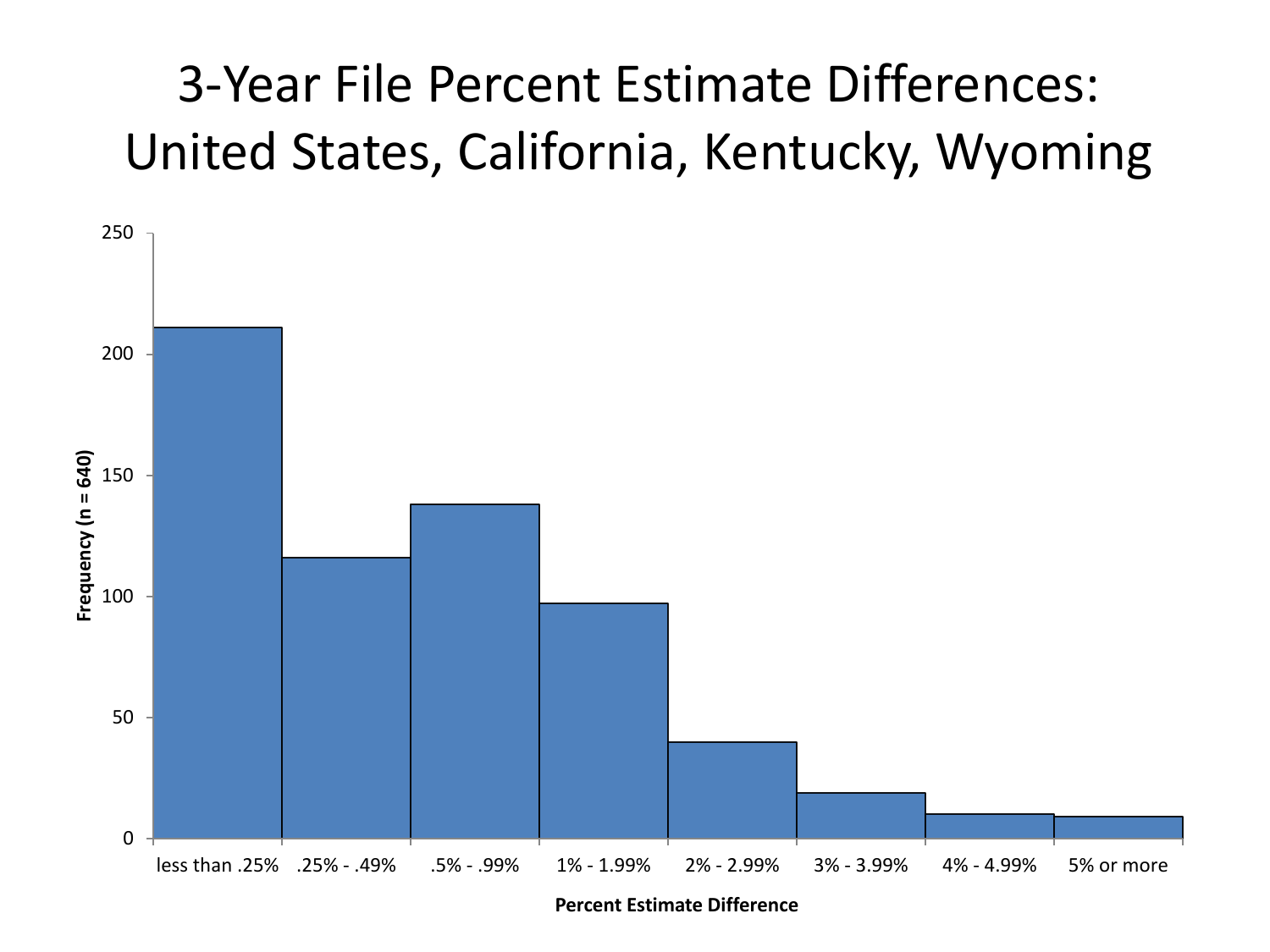#### Average Estimate Differences: 3-Year PUMS Files

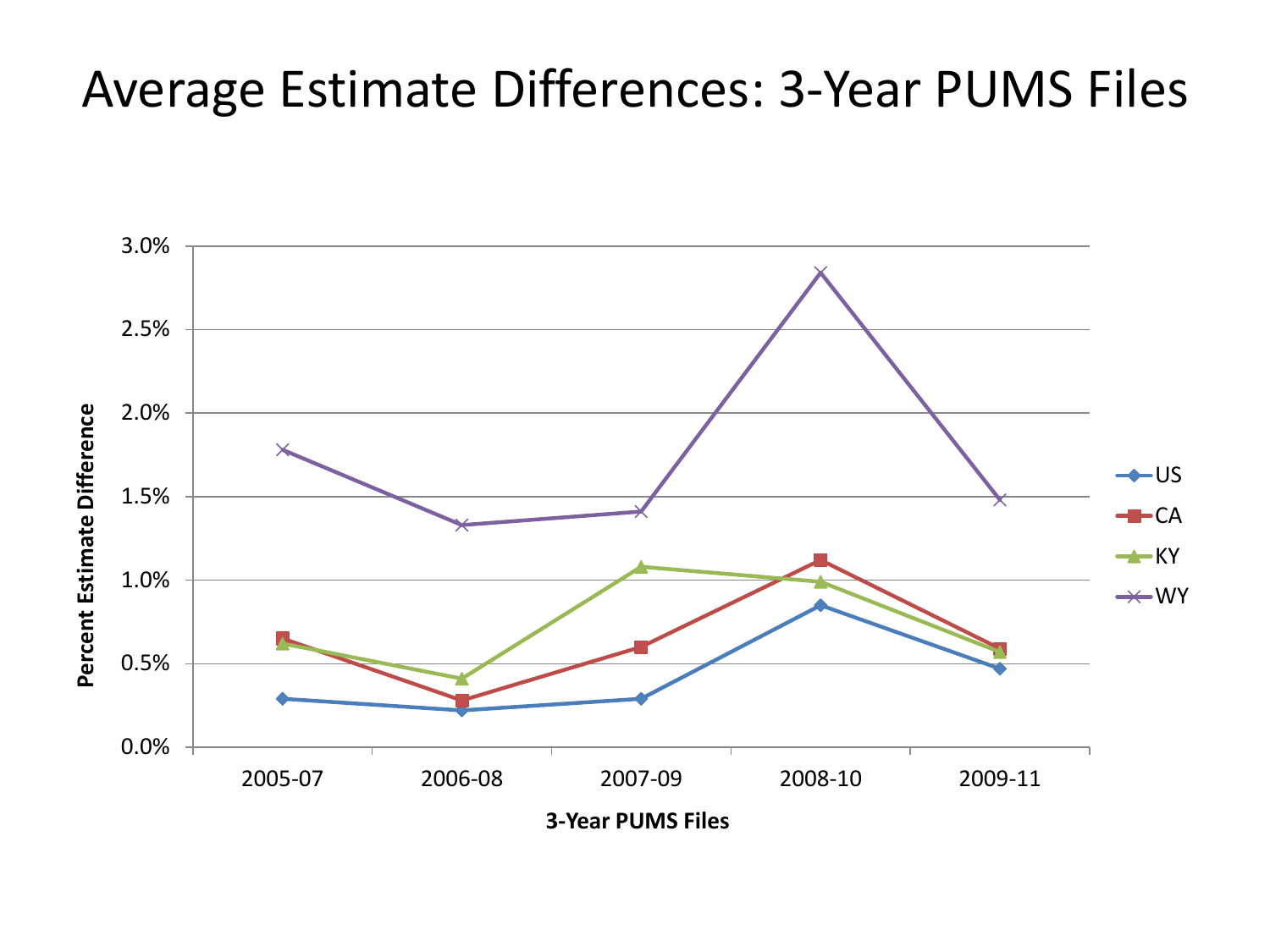### 5-Year Population Totals: Kentucky, 2007-2011

| <b>State</b> | Characteristic                 | <b>Multiyear</b> | <b>Concatenated</b> | % Difference |
|--------------|--------------------------------|------------------|---------------------|--------------|
| Kentucky     | Total population               | 4,316,043        | 4,307,788           | 0.19%        |
| Kentucky     | Housing unit population        | 4,190,755        | 4,186,736           | 0.10%        |
| Kentucky     | <b>GQ</b> population           | 125,288          | 125,713             | 0.34%        |
| Kentucky     | GQ institutional population    | 70,185           | 66,482              | 5.57%        |
| Kentucky     | GQ noninstitutional population | 55,103           | 54,571              | 0.98%        |
| Kentucky     | Total males                    | 2,119,386        | 2,111,759           | 0.36%        |
| Kentucky     | Total females                  | 2,196,657        | 2,196,030           | 0.03%        |
| Kentucky     | Age 0-4                        | 279,966          | 284,305             | 1.53%        |
| Kentucky     | Age 5-9                        | 282,683          | 278,178             | 1.62%        |
| Kentucky     | Age 10-14                      | 282,711          | 279,005             | 1.33%        |
| Kentucky     | Age 15-19                      | 296,912          | 297,197             | 0.10%        |
| Kentucky     | Age 20-24                      | 291,385          | 285,779             | 1.96%        |
| Kentucky     | Age 25-34                      | 561,384          | 568,805             | 1.30%        |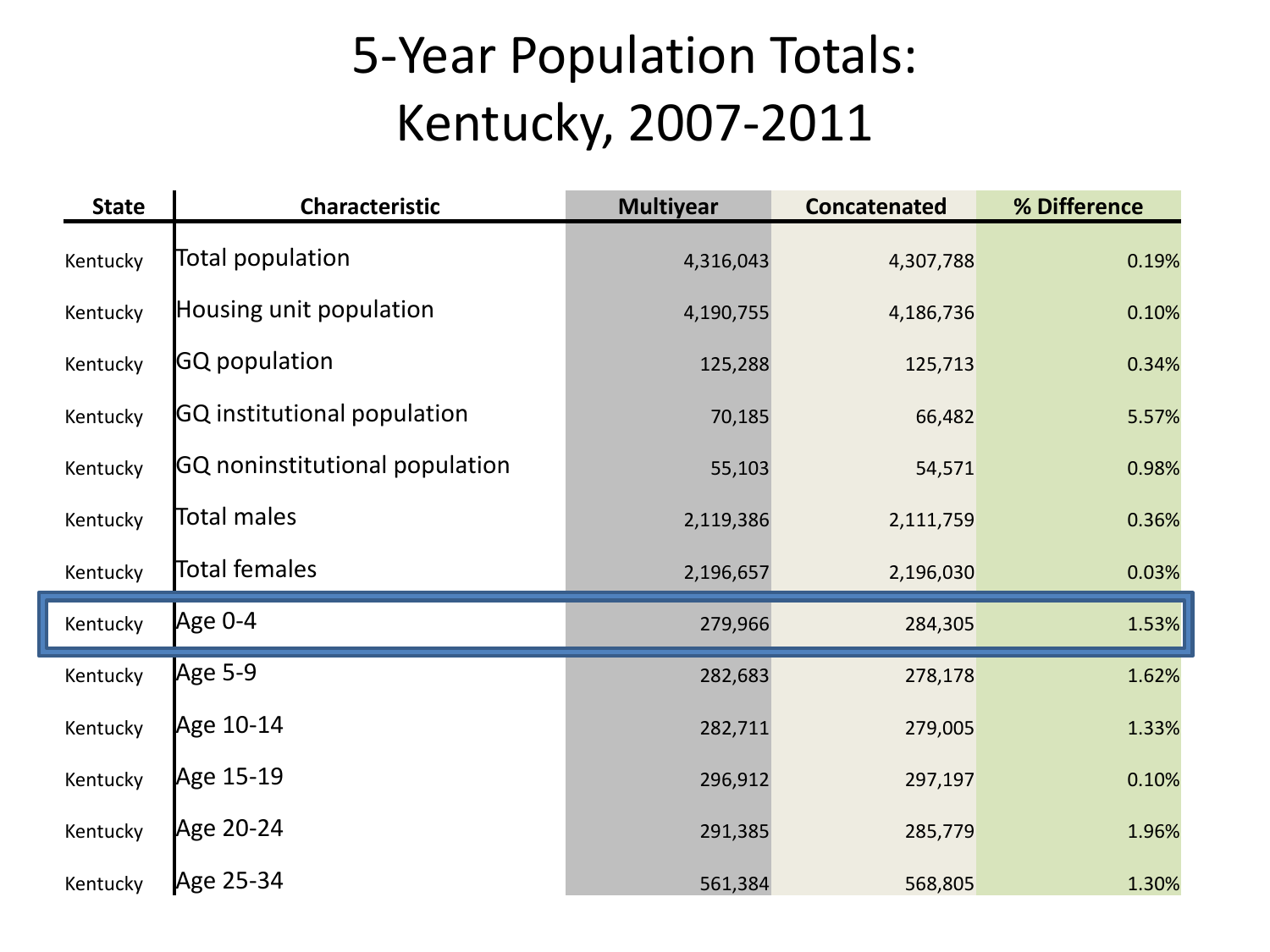#### 5-Year File Percent Estimate Differences: United States, California, Kentucky, Wyoming



**Percent Estimate Difference**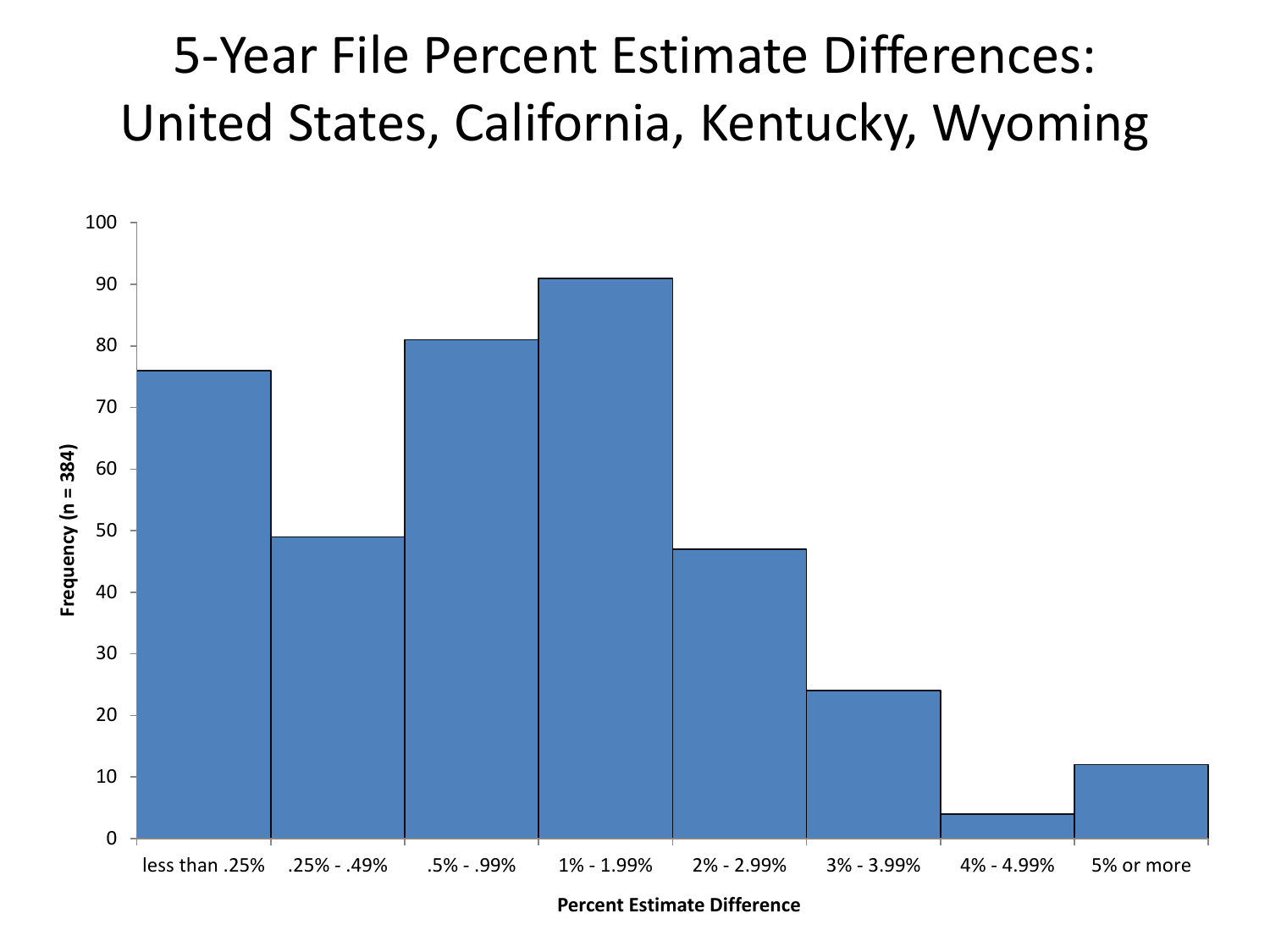#### Average Estimate Differences: 5-Year PUMS Files

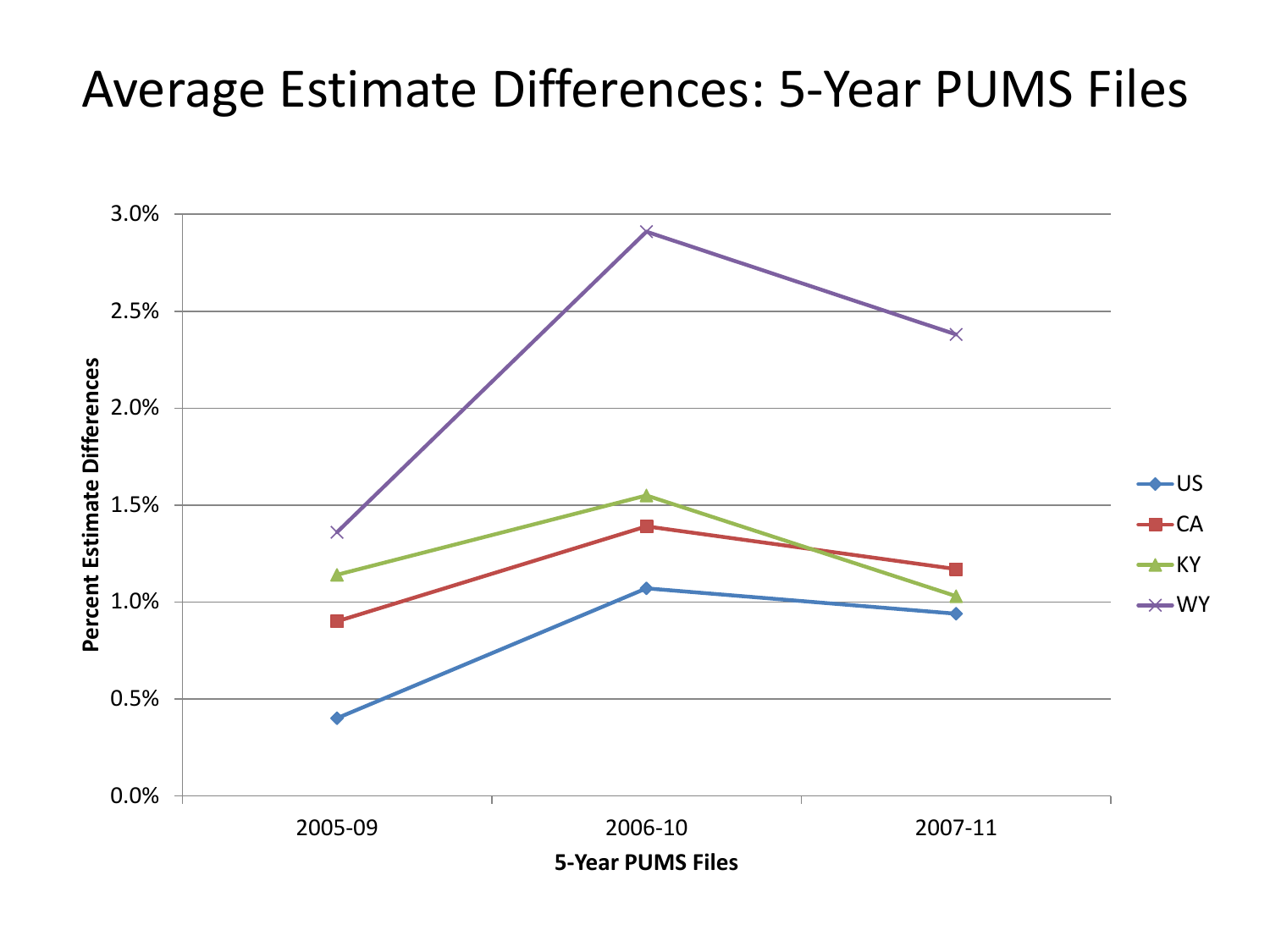#### Derived Estimates and Population Totals for PUMAs

#### **3-Year Files:** 2009-2011

**Geographies:** 54 Selected Public Use Microdata Areas (PUMAs)

| <b>Social Characteristics</b>                                                     |
|-----------------------------------------------------------------------------------|
| Population in households with a relationship of spouse                            |
| Female population 15 years and over that are divorced                             |
| Population 3 years and over enrolled in college or graduate school                |
| Population 25 years and over with a graduate or professional degree               |
| Civilian population 18 years and over that are civilian veterans                  |
| Population 1 year and over with a residence 1 year ago of a different house in US |
| Population that are foreign born                                                  |
| Population 5 years and over that speak a language other than English at home      |
| <b>Economic Characteristics</b>                                                   |
| Civilian labor force that is unemployed                                           |
| Workers 16 years and over commuting to work by car, truck or van-carpooled        |
| Civilian employed population 16 years and over in service occupations             |
| Occupied housing units with income and benefits between \$15,000-\$24,999         |
| Occupied housing units with Food Stamp/SNAP benefits in past 12 months            |
| <b>Housing Characteristics</b>                                                    |
| Housing units built 1939 or earlier                                               |
| Housing units with 1 bedroom                                                      |
| Occupied housing units with house heating fuel from electricity                   |
| Owner-occupied housing units with a property value of less than \$50,000          |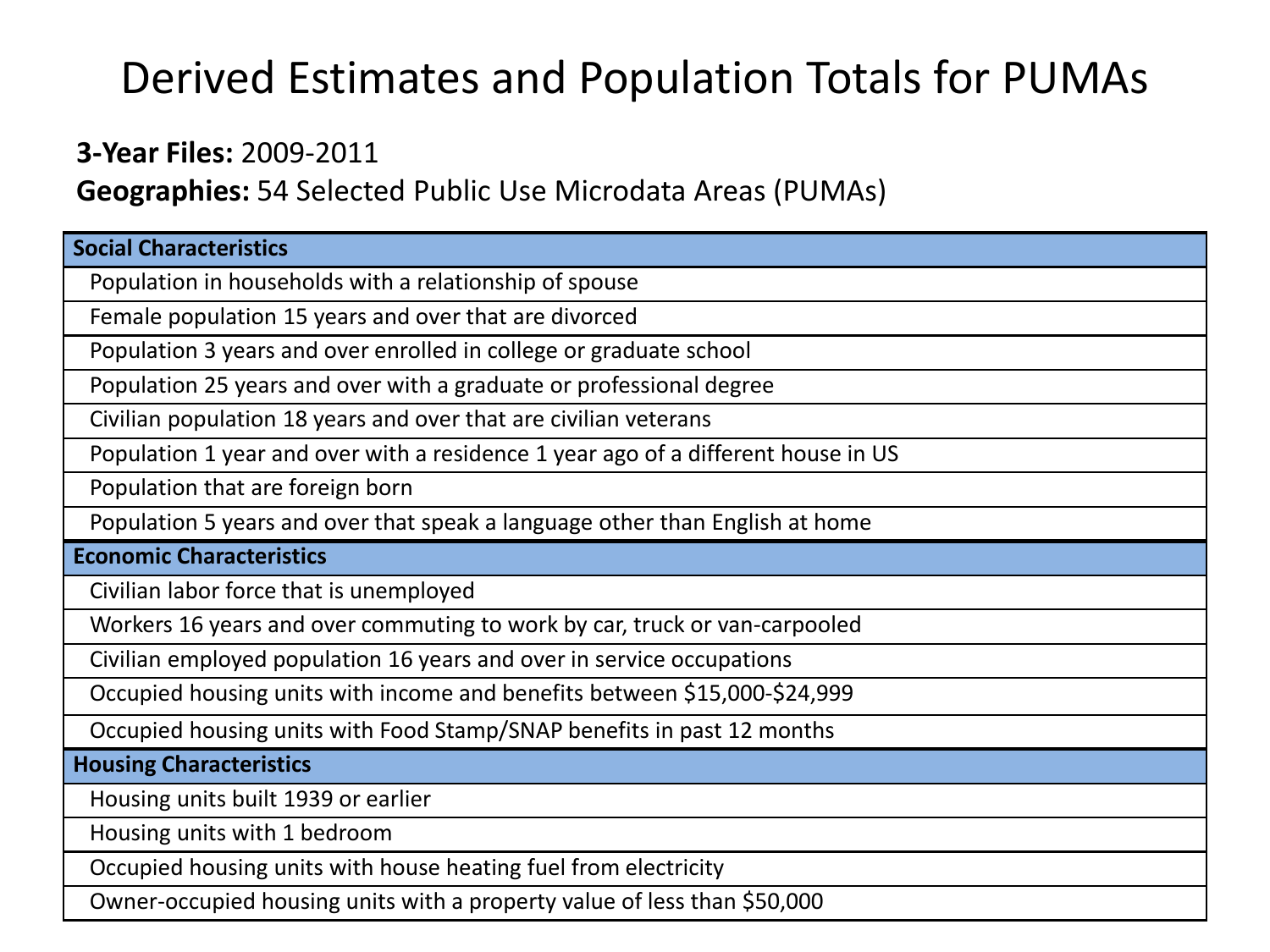#### Derived Estimates and Population Totals for PUMAs

| <b>Concatenated and Multiyear Estimates for Bend, OR</b> |                              |         |                   |                  |         |                          |  |
|----------------------------------------------------------|------------------------------|---------|-------------------|------------------|---------|--------------------------|--|
|                                                          | <b>Derived Estimates (%)</b> |         |                   |                  |         | <b>Population Totals</b> |  |
| <b>Characteristic</b>                                    | <b>Multiyear</b>             | Concat. | <b>Difference</b> | <b>Multiyear</b> | Concat. | <b>Difference</b>        |  |
| Relationship of spouse                                   | 22.15%                       | 22.08%  | 0.07%             | 35,113           | 35,095  | 0.05%                    |  |
| Females that are divorced                                | 13.35%                       | 13.56%  | 0.21%             | 8,706            | 8,944   | 2.66%                    |  |
| Enrolled in college/grad school                          | 23.45%                       | 24.27%  | 0.82%             | 8,765            | 9,011   | 2.73%                    |  |
| Graduate or professional degree                          | 10.8%                        | 10.82%  | 0.02%             | 11,882           | 12,009  | 1.05%                    |  |
| Civilian veterans                                        | 12.45%                       | 12.46%  | 0.01%             | 15,447           | 15,629  | 1.16%                    |  |
| Residence 1yr ago different house                        | 17.21%                       | 17.41%  | 0.2%              | 27,015           | 27,415  | 1.46%                    |  |
| Foreign born                                             | 4.57%                        | 4.45%   | 0.12%             | 7,235            | 7,074   | 2.28%                    |  |
| Speak non-English language                               | 6.16%                        | 6.17%   | 0.01%             | 9,182            | 9,241   | 0.63%                    |  |
| Civilian labor force unemployed                          | 9.33%                        | 9.37%   | 0.04%             | 11,797           | 11,977  | 1.50%                    |  |
| Commuters by car, truck or van                           | 10.38%                       | 10.13%  | 0.25%             | 6,136            | 6,025   | 1.84%                    |  |
| Employed in service occupations                          | 21.23%                       | 21.33%  | 0.1%              | 14,735           | 14,911  | 1.18%                    |  |
| Income/benefits \$15,000-\$24,999                        | 11.13%                       | 11.46%  | 0.33%             | 7,183            | 7,361   | 2.42%                    |  |
| Food Stamp/SNAP benefits                                 | 16.41%                       | 16.33%  | 0.08%             | 10,585           | 10,485  | 0.96%                    |  |
| Housing units built 1939 or earlier                      | 3.61%                        | 3.48%   | 0.13%             | 2,895            | 2,772   | 4.43%                    |  |
| 1 bedroom households                                     | 5.77%                        | 5.71%   | 0.06%             | 4,631            | 4,554   | 1.69%                    |  |
| House heating fuel from electricity                      | 45.51%                       | 45.31%  | 0.2%              | 29,359           | 29,098  | 0.90%                    |  |
| Property value less than \$50,000                        | 4.2%                         | 4.22%   | 0.02%             | 1,765            | 1,768   | 0.16%                    |  |
| <b>Average difference</b><br>0.16%                       |                              |         |                   |                  |         | 1.60%                    |  |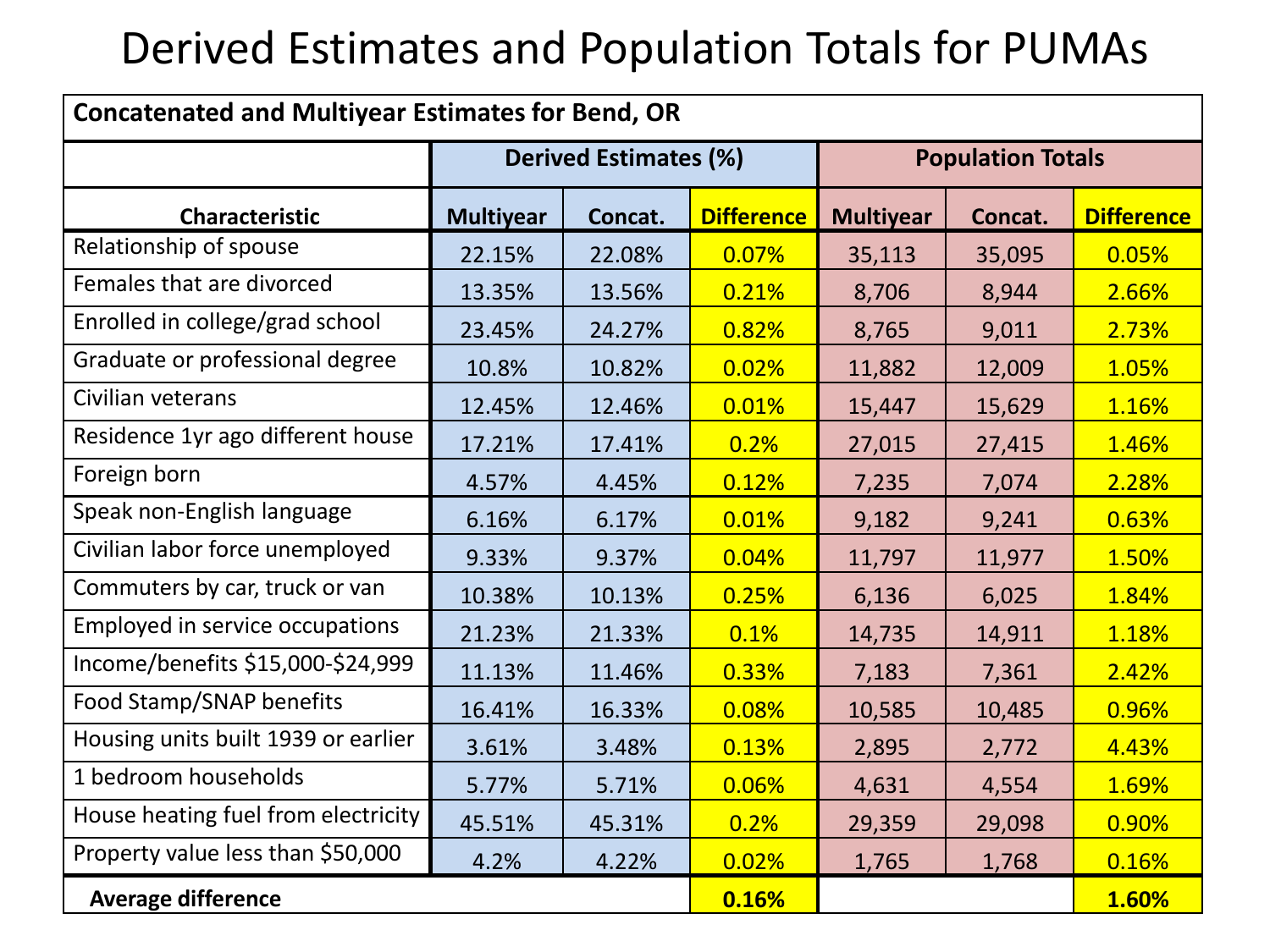#### Derived Estimates and Population Totals for PUMAs

| <b>Summary Statistics from Comparisons for the Fifty-Four Selected PUMAs</b> |                                     |                                 |                                     |                                 |
|------------------------------------------------------------------------------|-------------------------------------|---------------------------------|-------------------------------------|---------------------------------|
|                                                                              | <b>Derived Estimates (%)</b>        |                                 | <b>Population Totals</b>            |                                 |
| <b>Characteristic</b>                                                        | <b>Average</b><br><b>Difference</b> | <b>Max</b><br><b>Difference</b> | <b>Average</b><br><b>Difference</b> | <b>Max</b><br><b>Difference</b> |
| Relationship of spouse                                                       | 0.23%                               | 0.69%                           | 1.37%                               | 6.50%                           |
| Females that are divorced                                                    | 0.17%                               | 0.62%                           | 1.46%                               | 5.11%                           |
| Enrolled in college/graduate school                                          | 0.36%                               | 1.58%                           | 1.73%                               | 4.82%                           |
| Graduate or professional degree                                              | 0.07%                               | 0.35%                           | 1.10%                               | 4.29%                           |
| Civilian veterans                                                            | 0.09%                               | 0.44%                           | 0.97%                               | 4.55%                           |
| Residence 1yr ago of a different house                                       | 0.13%                               | 0.63%                           | 1.11%                               | 3.46%                           |
| Foreign born                                                                 | 0.18%                               | 0.6%                            | 4.30%                               | 26.24%                          |
| Speak non-English language at home                                           | 0.21%                               | 0.8%                            | 2.71%                               | 11.91%                          |
| Civilian labor force that is unemployed                                      | 0.08%                               | 0.23%                           | 1.63%                               | 4.92%                           |
| Commuters to work -carpooled                                                 | 0.15%                               | 0.43%                           | 1.76%                               | 4.58%                           |
| Employed in service occupations                                              | 0.18%                               | 0.73%                           | 1.21%                               | 3.78%                           |
| Income and benefits \$15,000-\$24,999                                        | 0.31%                               | 1.02%                           | 2.35%                               | 7.08%                           |
| Food Stamp/SNAP benefits                                                     | 0.16%                               | 0.57%                           | 1.27%                               | 4.52%                           |
| Housing units built 1939 or earlier                                          | 0.08%                               | 0.34%                           | 1.16%                               | 4.43%                           |
| 1 bedroom households                                                         | 0.11%                               | 0.4%                            | 1.40%                               | 5.22%                           |
| House heating fuel from electricity                                          | 0.16%                               | 0.38%                           | 1.29%                               | 6.02%                           |
| Property value of less than \$50,000                                         | 0.10%                               | 0.41%                           | 1.29%                               | 4.47%                           |
| <b>Overall</b>                                                               | $0.16%$ (avg)                       | $1.58%$ (max)                   | $1.65%$ (avg)                       | $26.24%$ (max)                  |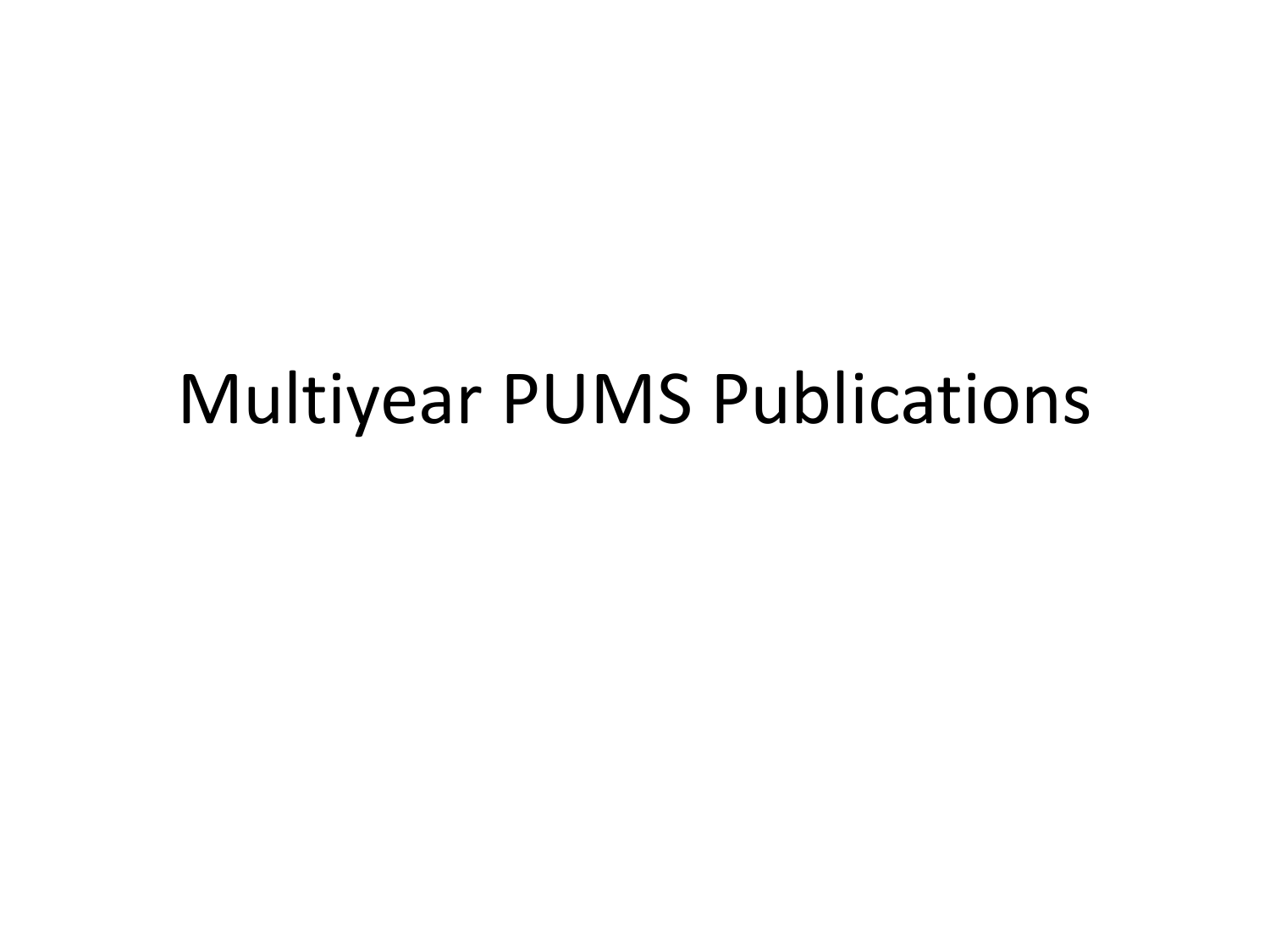### Methodology

#### **Google Scholar**

- Publications include "articles, theses, books, abstracts and court opinions, from academic publishers, professional societies, online repositories, universities and other web sites."
- Ranks publications according to "where it was published, who it was written by, as well as how often and how recently it has been cited in other scholarly literature."
- Keyword search; Select publications from beginning (not a random sample); N = 129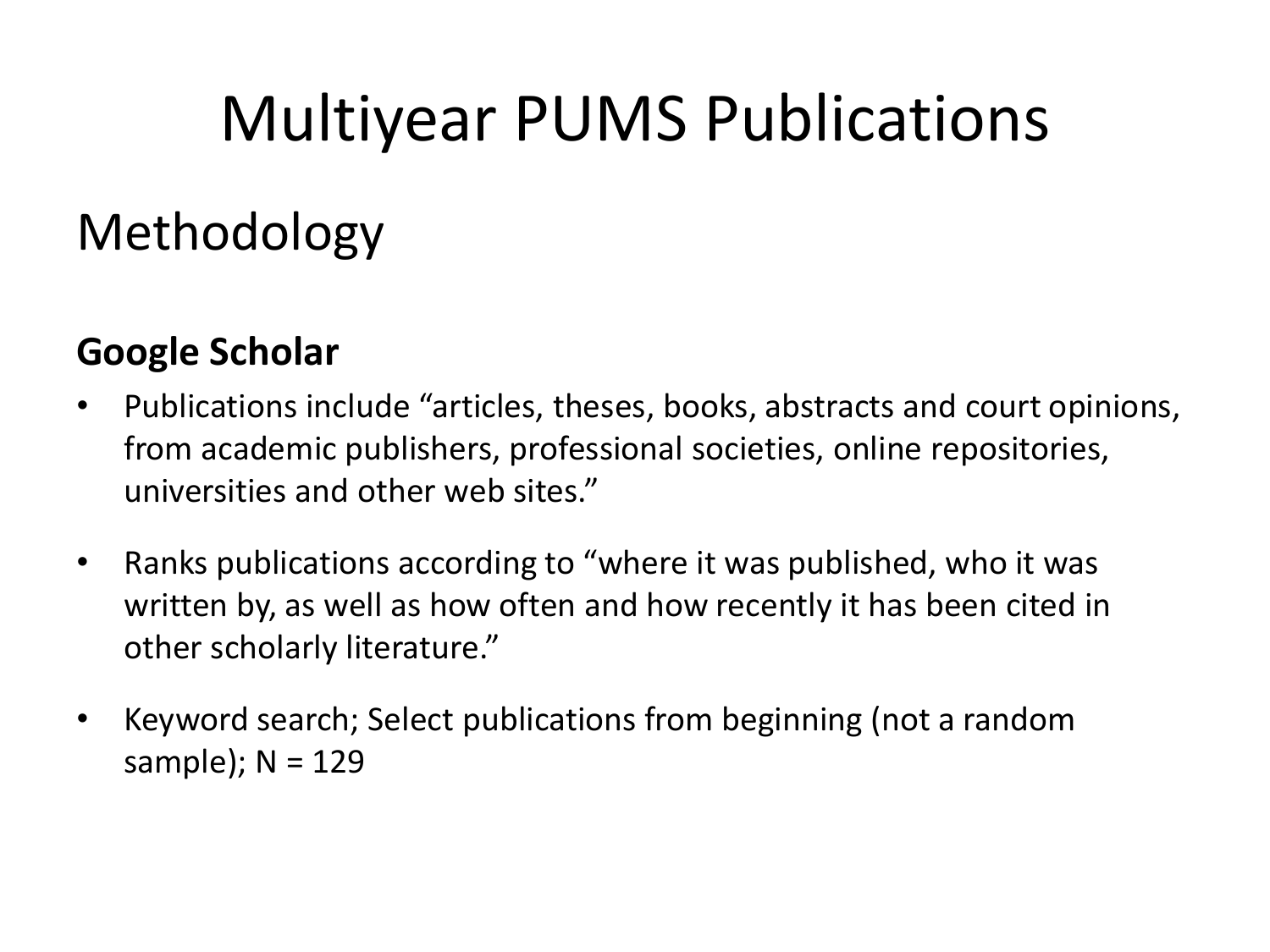#### Findings

|                             | <b>Single-Year Files</b> | <b>Multiyear Files</b> |  |
|-----------------------------|--------------------------|------------------------|--|
| <b>Publications (n=129)</b> | 115 (89%)                | 14 (11%)               |  |

|                           | <b>Not Concatenated</b> | Concatenated |
|---------------------------|-------------------------|--------------|
| Single-Year Files (n=115) | 106 (92%)               | 9 (8%)       |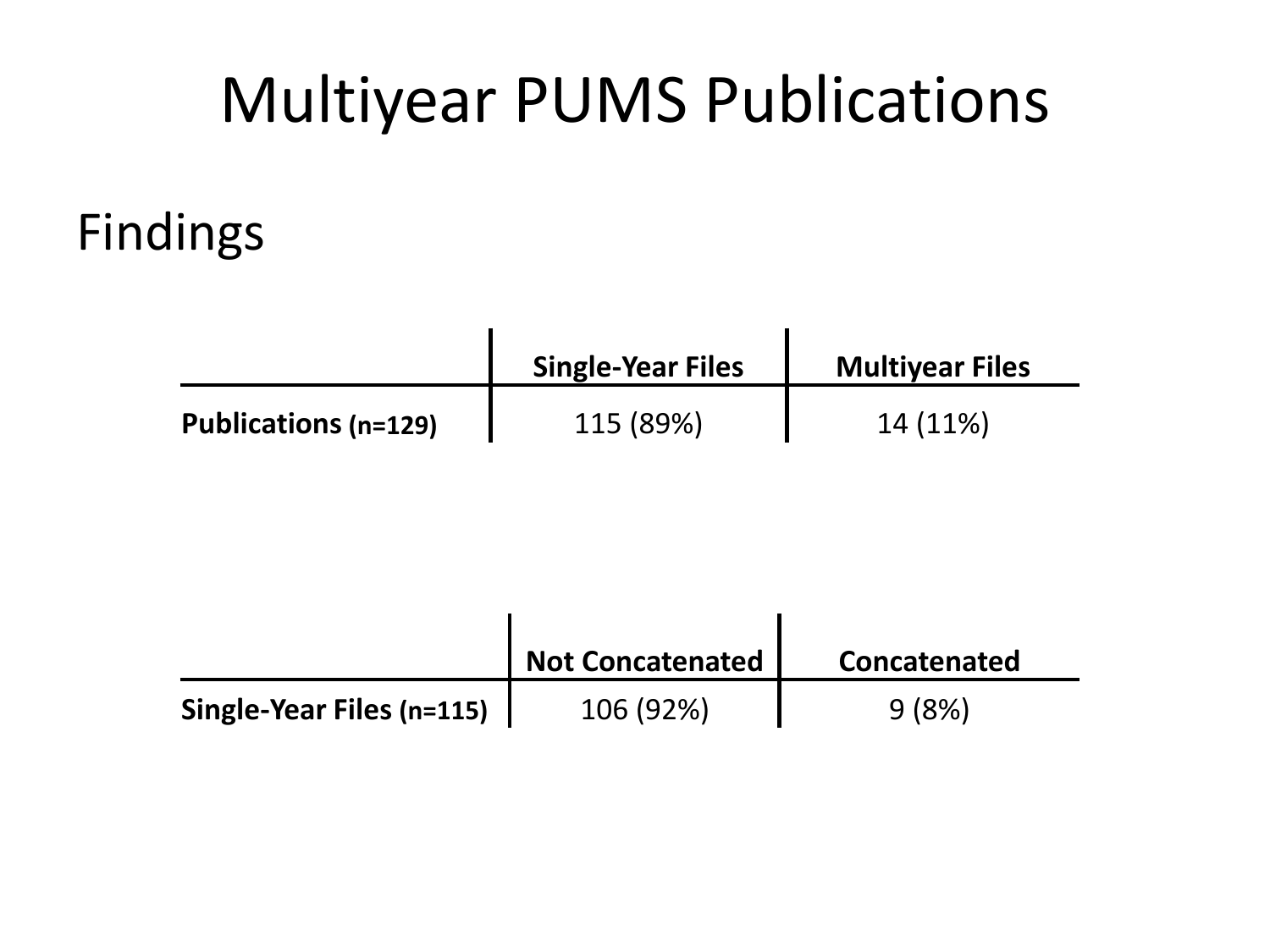#### Findings

|                   | <b>National</b> | State    | <b>PUMA</b> |
|-------------------|-----------------|----------|-------------|
| Geography (n=129) | 86 (67%)        | 54 (42%) | 28 (22%)    |

|                                 | <b>Academic Journal</b> | <b>Research/Advocacy</b><br>Organization |
|---------------------------------|-------------------------|------------------------------------------|
| <b>Publication Type (n=129)</b> | 74 (57%)                | 55 (43%)                                 |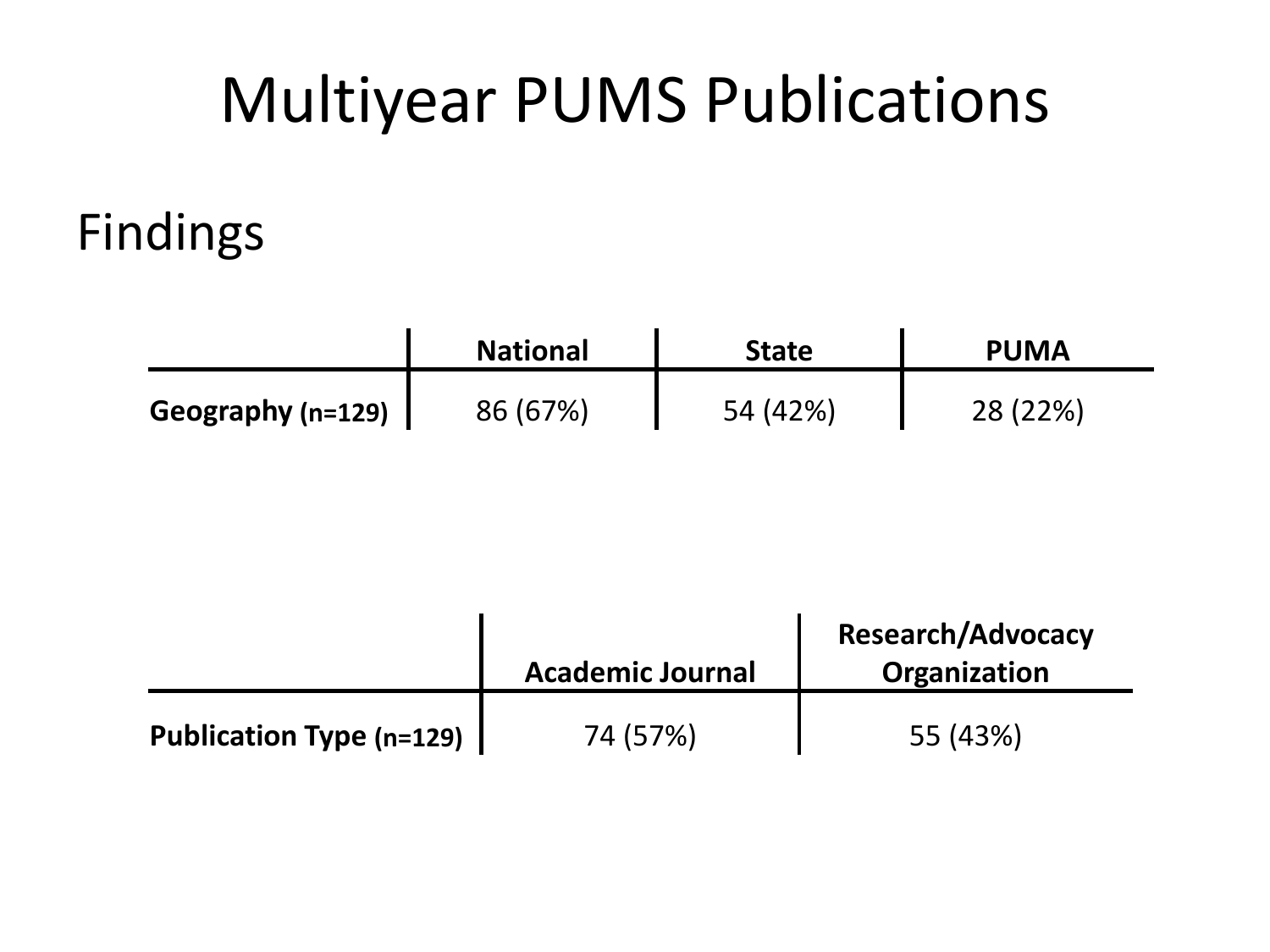#### Findings

|                              | <b>Census</b><br>(FTP/AFF/DF) | <b>IPUMS</b> |
|------------------------------|-------------------------------|--------------|
| <b>Access Source (n=129)</b> | 71 (55%)                      | 58 (45%)     |

|                 |                 |          |                      | Employment/     |
|-----------------|-----------------|----------|----------------------|-----------------|
|                 | Immigration/    |          |                      | Occupation/     |
|                 | <b>Hispanic</b> | Age      | <b>Race/Ancestry</b> | <b>Industry</b> |
| Topic $(n=129)$ | 53 (41%)        | 28 (22%) | 23 (18%)             | 21 (16%)        |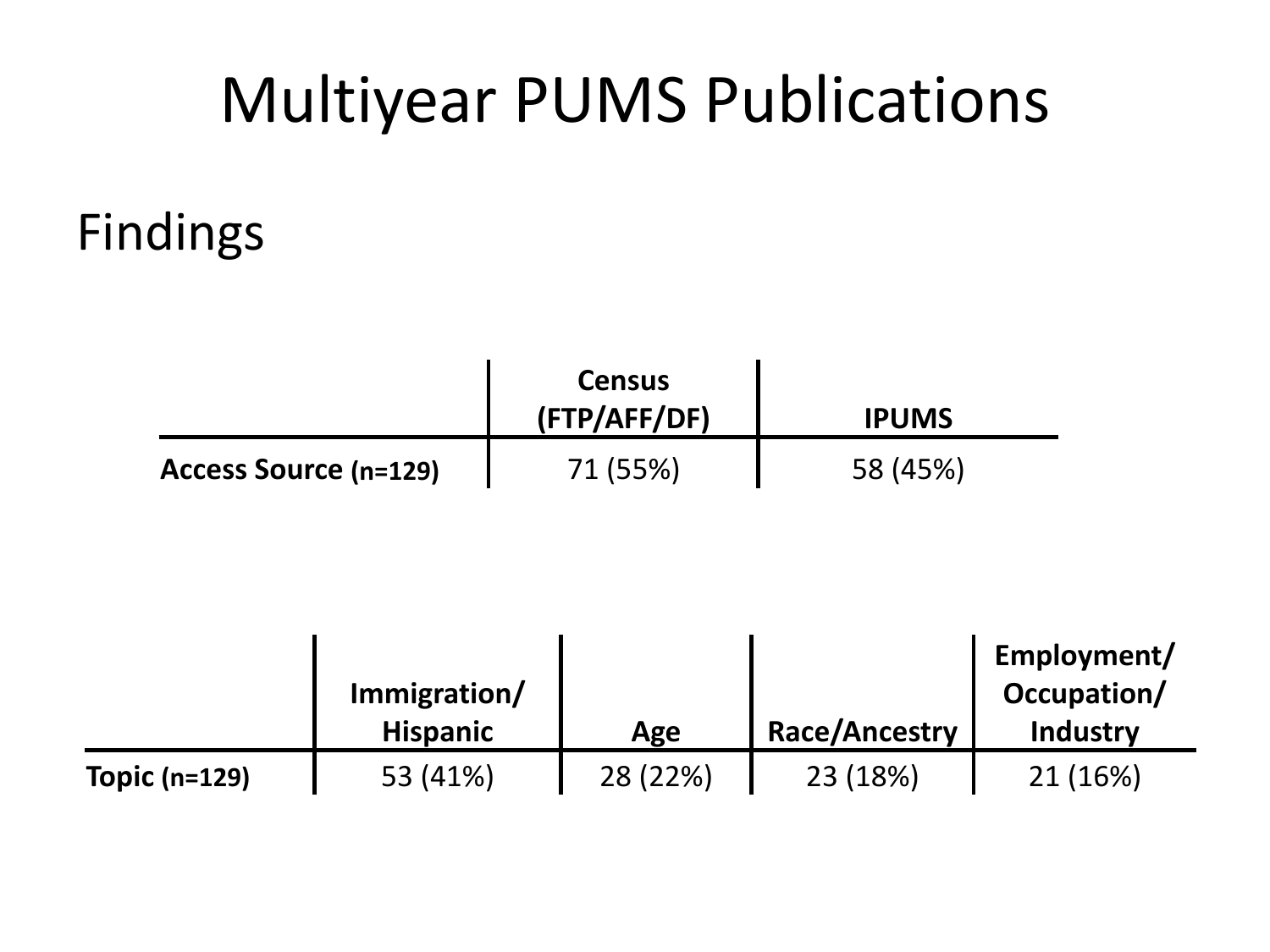# Concatenation Issues and User Support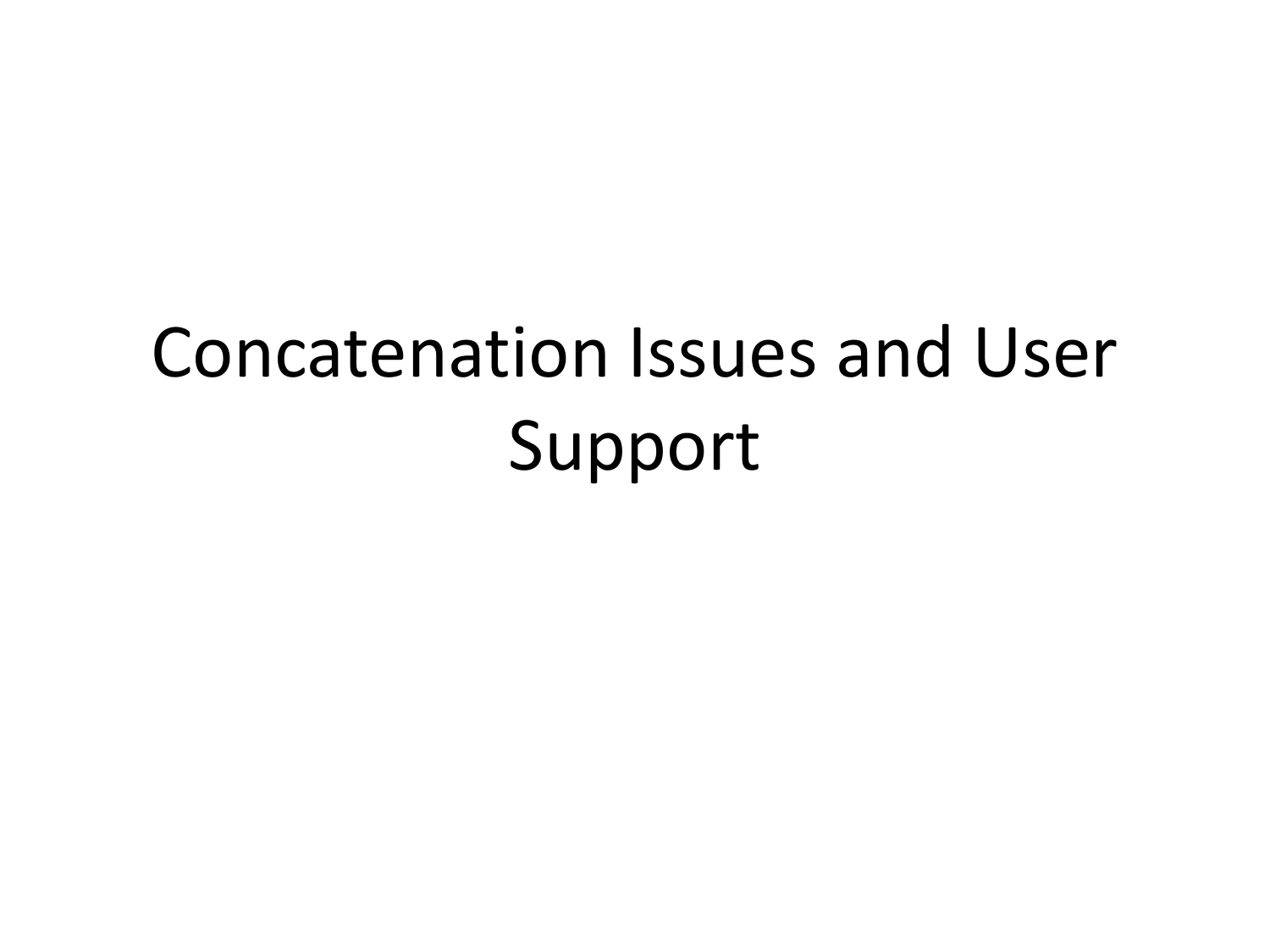## Concatenation issues/support

#### Concatenation

- Conceptually straightforward
	- Adding cases/rows together
	- Already required for US files
- Technically straightforward
	- Adjusting weights/estimates should be easy for microdata users
	- Simpler than merging person and housing files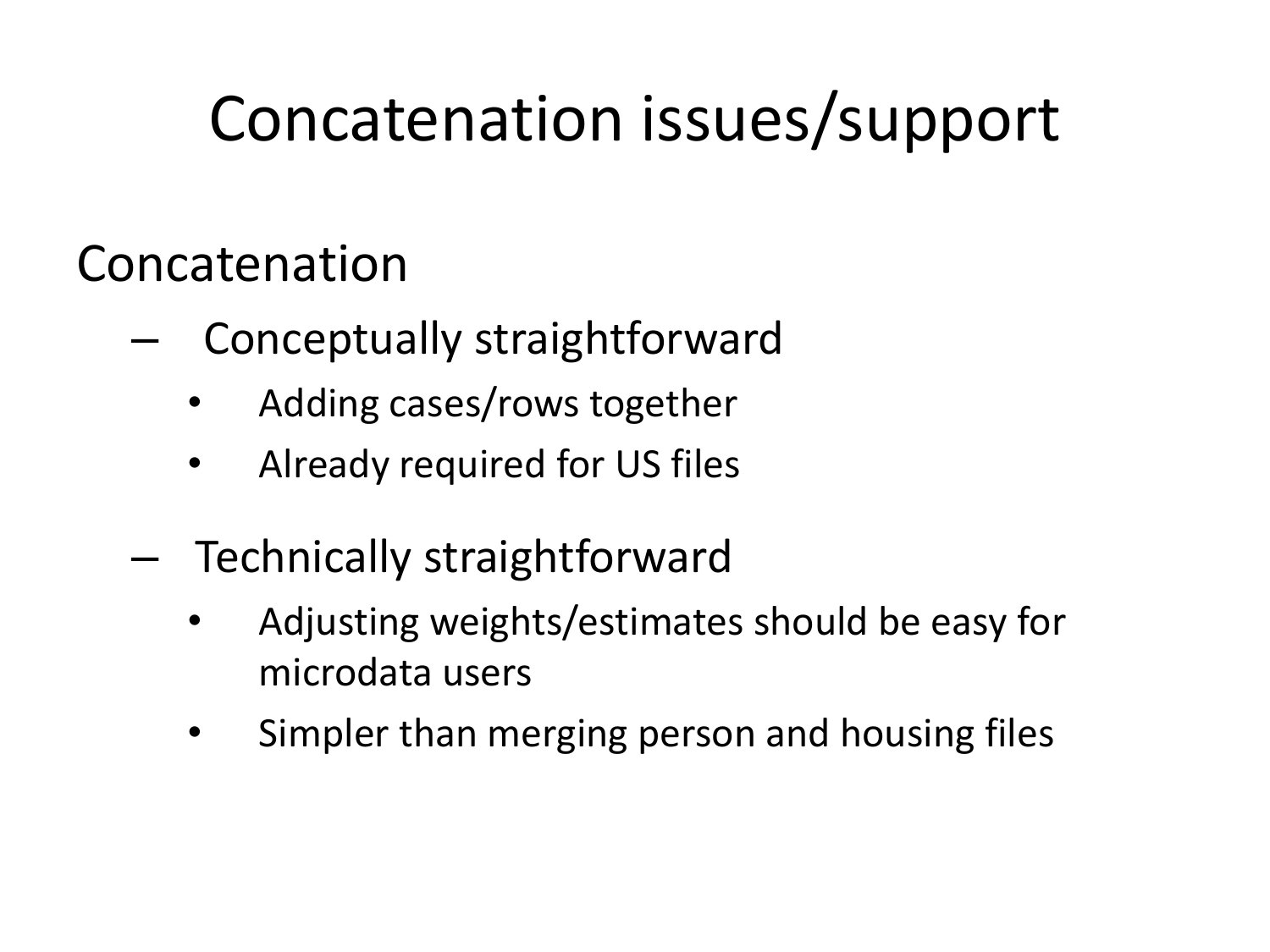## 2011 PUMS ReadMe Example Code

#### **Current US File Concatenation**

data population; set file1 file2;

run;

#### **Current Population-Housing Merge**

proc sort data=population; by serialno; run; proc sort data=housing; by serialno; run; data combined; merge population (in=pop) housing; by serialno; if pop; run;

#### **Proposed File Concatenation**

data population3yr; set file1 file2 file3; run;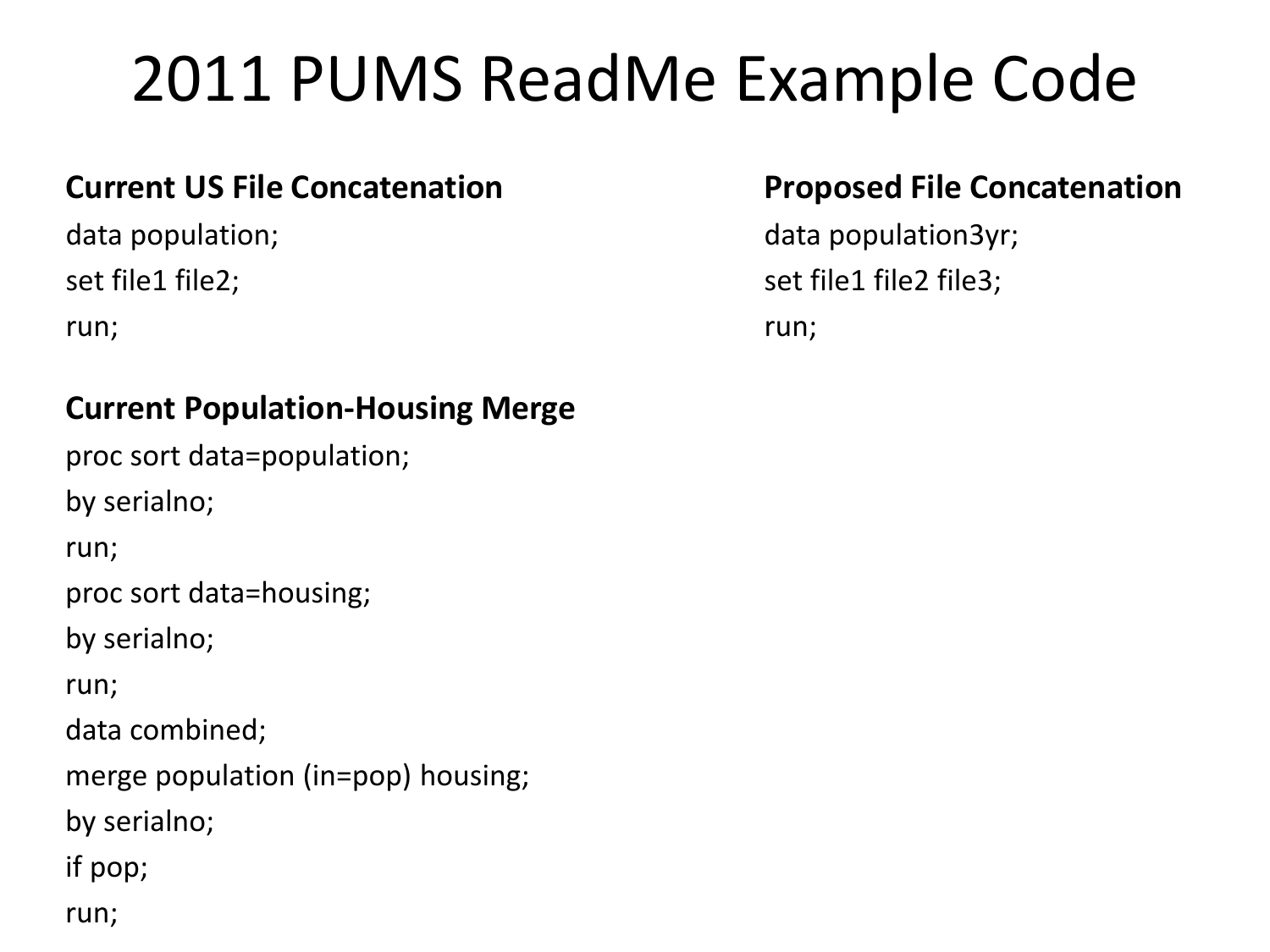## Concatenation issues/support

Data and Metadata Changes

- Break in series / Add or delete variables
- Metadata changes
- Dollar-denominated values